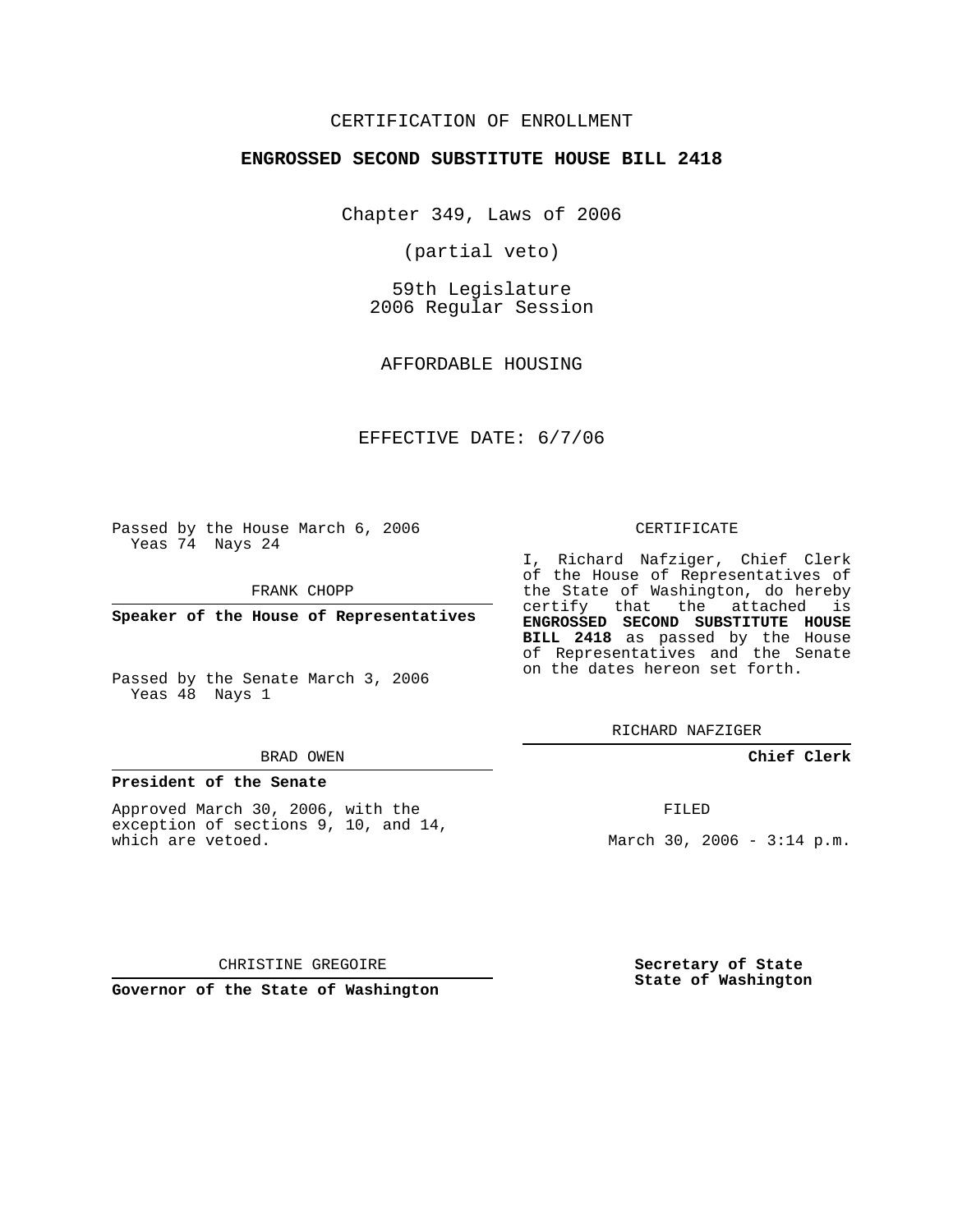# **ENGROSSED SECOND SUBSTITUTE HOUSE BILL 2418** \_\_\_\_\_\_\_\_\_\_\_\_\_\_\_\_\_\_\_\_\_\_\_\_\_\_\_\_\_\_\_\_\_\_\_\_\_\_\_\_\_\_\_\_\_

\_\_\_\_\_\_\_\_\_\_\_\_\_\_\_\_\_\_\_\_\_\_\_\_\_\_\_\_\_\_\_\_\_\_\_\_\_\_\_\_\_\_\_\_\_

### AS AMENDED BY THE SENATE

Passed Legislature - 2006 Regular Session

## **State of Washington 59th Legislature 2006 Regular Session**

**By** House Committee on Capital Budget (originally sponsored by Representatives Springer, Miloscia, Chase, Morrell, Hasegawa, Darneille, Santos, P. Sullivan, Kagi, Green, Sells, Ormsby and O'Brien)

READ FIRST TIME 02/08/06.

1 AN ACT Relating to affordable housing; amending RCW 43.185C.010 and 2 43.63A.655; adding new sections to chapter 43.185 RCW; adding new 3 sections to chapter 43.185A RCW; adding new sections to chapter 43.185C 4 RCW; adding a new section to chapter 35.82 RCW; creating new sections; 5 recodifying RCW 43.63A.655; and providing an expiration date.

6 BE IT ENACTED BY THE LEGISLATURE OF THE STATE OF WASHINGTON:

 7 NEW SECTION. **Sec. 1.** A new section is added to chapter 43.185 RCW 8 to read as follows:

 The legislature finds that Washington is experiencing an affordable housing crisis and that this crisis is growing exponentially every year as the population of the state expands and housing values increase at a rate that far exceeds most households' proportionate increase in 13 income.

 The fiscal and societal costs of the lack of adequate affordable housing are high for both the public and private sectors. Current levels of funding for affordable housing programs are inadequate to meet the housing needs of many low-income Washington households.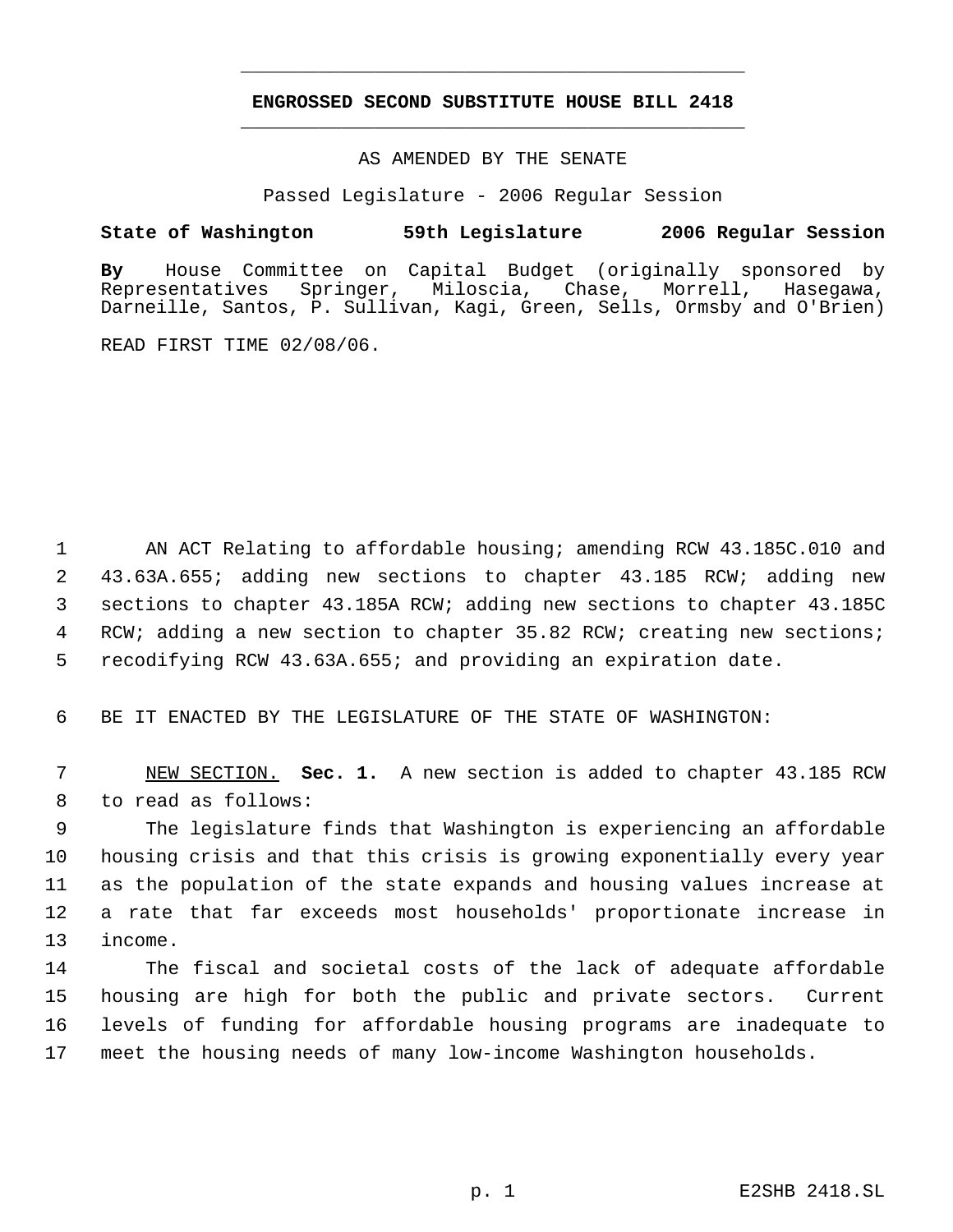NEW SECTION. **Sec. 2.** The legislature may authorize a transfer of up to twenty-five million dollars for the fiscal year ending June 30, 2006, into the Washington housing trust fund created in RCW 43.185.030. Any portion of this act that is appropriated to the department shall be included in the calculation of annual funds available for determining the administrative costs of the department, which shall not exceed five percent of the annual funds available for the housing assistance program and the affordable housing program as authorized under RCW 43.185.030 and 43.185A.030.

 NEW SECTION. **Sec. 3.** A new section is added to chapter 43.185 RCW to read as follows:

 The application process and distribution procedure for the allocation of funds are the same as the competitive application process and distribution procedure for the housing trust fund, described in this chapter and chapter 43.185A RCW, except for the funds applied to the homeless families services fund created in RCW 43.330.167, dollars appropriated to weatherization administered through the energy matchmaker program, dollars appropriated for housing vouchers for homeless persons, victims of domestic violence, and low-income persons or seasonal farm workers, and dollars appropriated to any program to provide financial assistance for grower-provided on-farm housing for low-income migrant or seasonal farm workers.

 NEW SECTION. **Sec. 4.** A new section is added to chapter 43.185A RCW to read as follows:

 The application process and distribution procedure for the allocation of funds are the same as the competitive application process and distribution procedure described in section 3 of this act.

 NEW SECTION. **Sec. 5.** The department must report to the appropriate committees of the legislature how appropriated funds were utilized on a county or city specific basis no later than December 31, 2007.

 **Sec. 6.** RCW 43.185C.010 and 2005 c 484 s 3 are each amended to read as follows:

E2SHB 2418.SL p. 2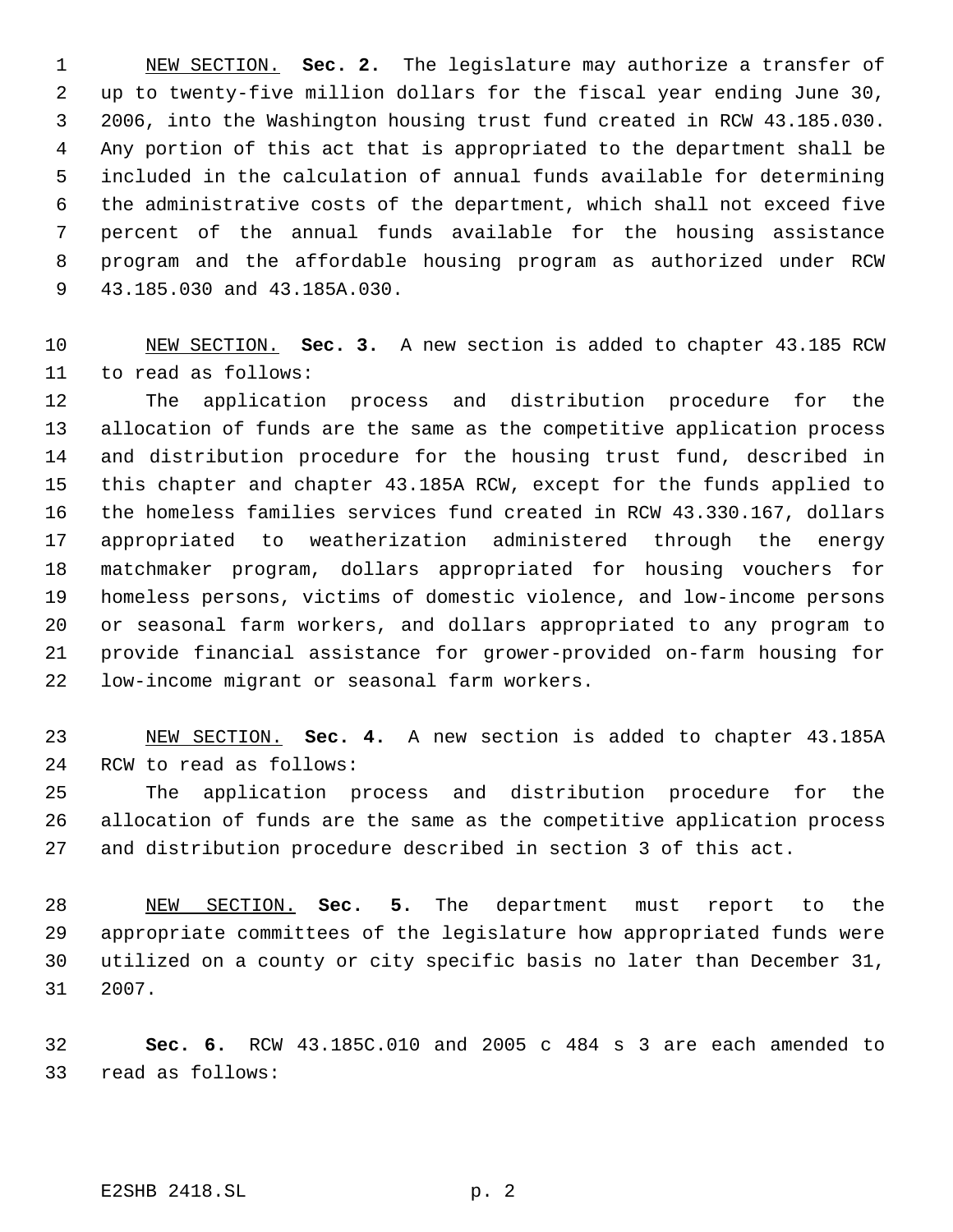The definitions in this section apply throughout this chapter unless the context clearly requires otherwise.

 (1) "Department" means the department of community, trade, and economic development.

 (2) "Director" means the director of the department of community, trade, and economic development.

 (3) "Homeless person" means an individual living outside or in a building not meant for human habitation or which they have no legal right to occupy, in an emergency shelter, or in a temporary housing program which may include a transitional and supportive housing program if habitation time limits exist. This definition includes substance abusers, mentally ill people, and sex offenders who are homeless.

 (4) "Washington homeless census" means an annual statewide census conducted as a collaborative effort by towns, cities, counties, community-based organizations, and state agencies, with the technical support and coordination of the department, to count and collect data on all homeless individuals in Washington.

 (5) "Homeless housing account" means the state treasury account receiving the state's portion of income from revenue from the sources established by RCW 36.22.179.

 (6) "Homeless housing grant program" means the vehicle by which competitive grants are awarded by the department, utilizing moneys from the homeless housing account, to local governments for programs directly related to housing homeless individuals and families, addressing the root causes of homelessness, preventing homelessness, collecting data on homeless individuals, and other efforts directly related to housing homeless persons.

 (7) "Local government" means a county government in the state of Washington or a city government, if the legislative authority of the city affirmatively elects to accept the responsibility for housing homeless persons within its borders.

 (8) "Housing continuum" means the progression of individuals along a housing-focused continuum with homelessness at one end and homeownership at the other.

 (9) "Local homeless housing task force" means a voluntary local committee created to advise a local government on the creation of a local homeless housing plan and participate in a local homeless housing program. It must include a representative of the county, a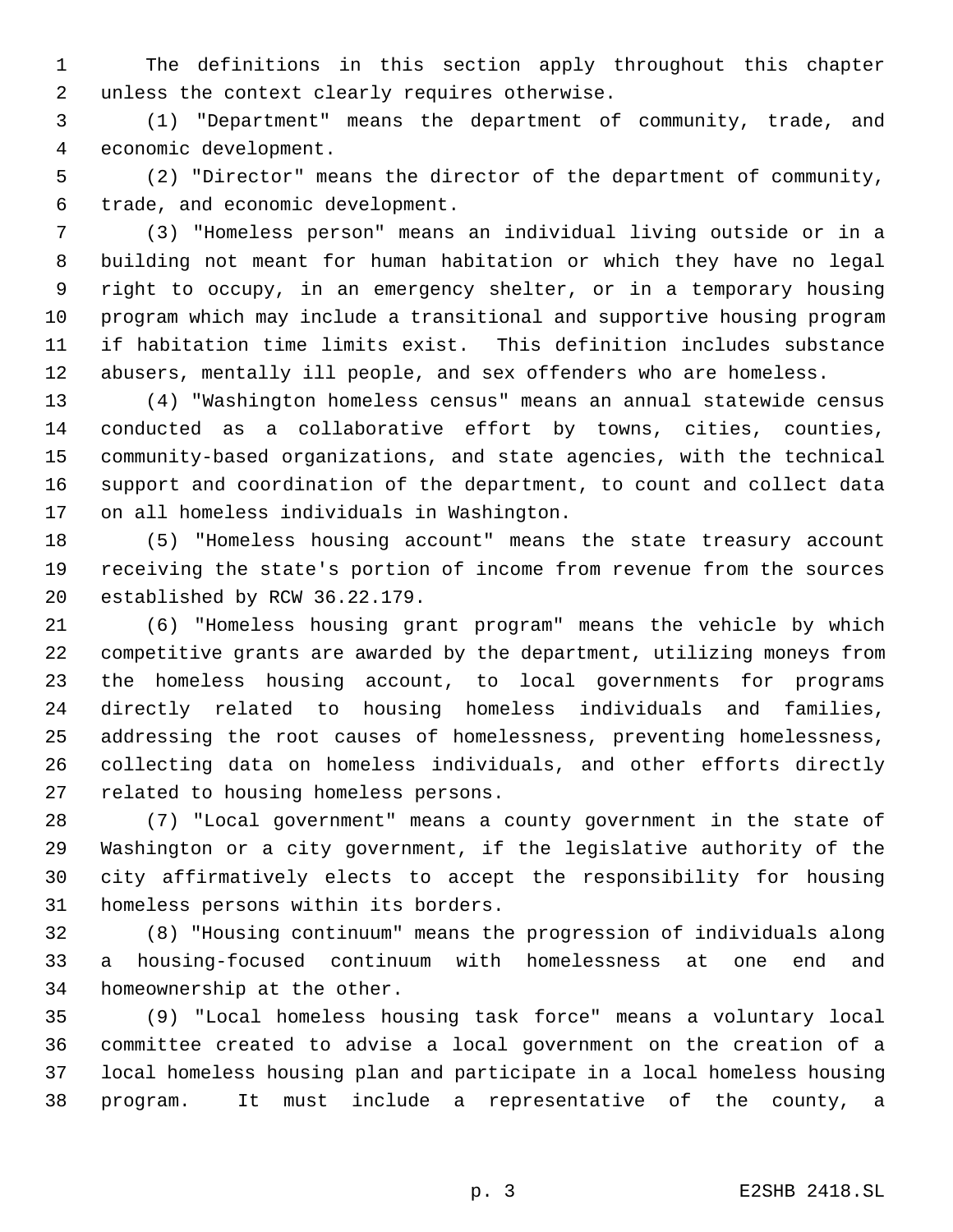representative of the largest city located within the county, at least one homeless or formerly homeless person, such other members as may be required to maintain eligibility for federal funding related to housing programs and services and if feasible, a representative of a private nonprofit organization with experience in low-income housing.

 (10) "Long-term private or public housing" means subsidized and unsubsidized rental or owner-occupied housing in which there is no established time limit for habitation of less than two years.

 (11) "Interagency council on homelessness" means a committee 10 appointed by the governor and consisting of, at least, ((the director 11 of)) policy level representatives of the following entities: (a) The 12 department of community, trade, and economic development; (b) the 13 ((secretary of the)) department of corrections; (c) the ((secretary of 14 the)) department of social and health services; (d) the ((director of 15 the)) department of veterans affairs; and (e) the ((secretary of the)) department of health.

 (12) "Performance measurement" means the process of comparing specific measures of success against ultimate and interim goals.

 (13) "Community action agency" means a nonprofit private or public organization established under the economic opportunity act of 1964.

 (14) "Housing authority" means any of the public corporations created by chapter 35.82 RCW.

 (15) "Homeless housing program" means the program authorized under this chapter as administered by the department at the state level and by the local government or its designated subcontractor at the local level.

 (16) "Homeless housing plan" means the ten-year plan developed by the county or other local government to address housing for homeless persons.

 (17) "Homeless housing strategic plan" means the ten-year plan developed by the department, in consultation with the interagency council on homelessness and the affordable housing advisory board.

 (18) "Washington homeless client management information system" means a data base of information about homeless individuals in the state used to coordinate resources to assist homeless clients to obtain and retain housing and reach greater levels of self-sufficiency or economic independence when appropriate, depending upon their individual situations.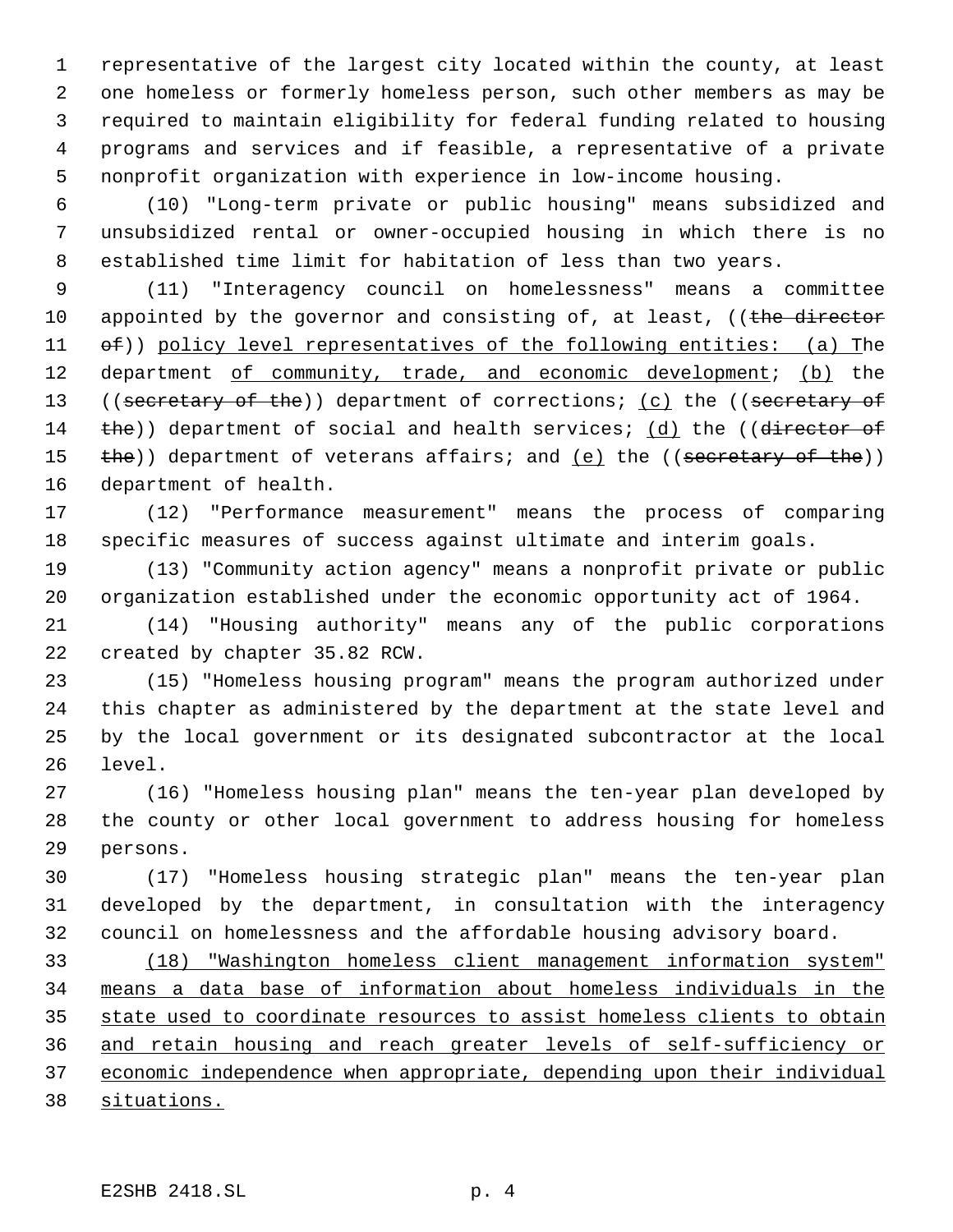NEW SECTION. **Sec. 7.** A new section is added to chapter 43.185C RCW to read as follows:

 (1) The interagency council on homelessness, as defined in RCW 43.185C.010, shall be convened not later than August 31, 2006, and shall meet at least two times each year and report to the appropriate committees of the legislature annually by December 31st on its activities.

 (2) The interagency council on homelessness shall work to create greater levels of interagency coordination and to coordinate state agency efforts with the efforts of state and local entities addressing homelessness.

(3) The interagency council shall seek to:

 (a) Align homeless-related housing and supportive service policies 14 among state agencies;

 (b) Identify ways in which providing housing with appropriate services can contribute to cost savings for state agencies;

 (c) Identify policies and actions that may contribute to homelessness or interfere with its reduction;

 (d) Review and improve strategies for discharge from state 20 institutions that contribute to homelessness;

 (e) Recommend policies to either improve practices or align resources, or both, including those policies requested by the affordable housing advisory board or through state and local housing plans; and

 (f) Ensure that the housing status of people served by state programs is collected in consistent formats available for analysis.

 **Sec. 8.** RCW 43.63A.655 and 1999 c 267 s 4 are each amended to read as follows:

 (1) In order to improve services for the homeless, the department, within amounts appropriated by the legislature for this specific 31 purpose, shall implement  $((a))$  the Washington homeless client 32 management information system for the ongoing collection and ((analysis of)) updates of information about all homeless individuals in the state.

 (2) Information about homeless individuals for the Washington homeless client management information system shall come from the Washington homeless census and from state agencies and community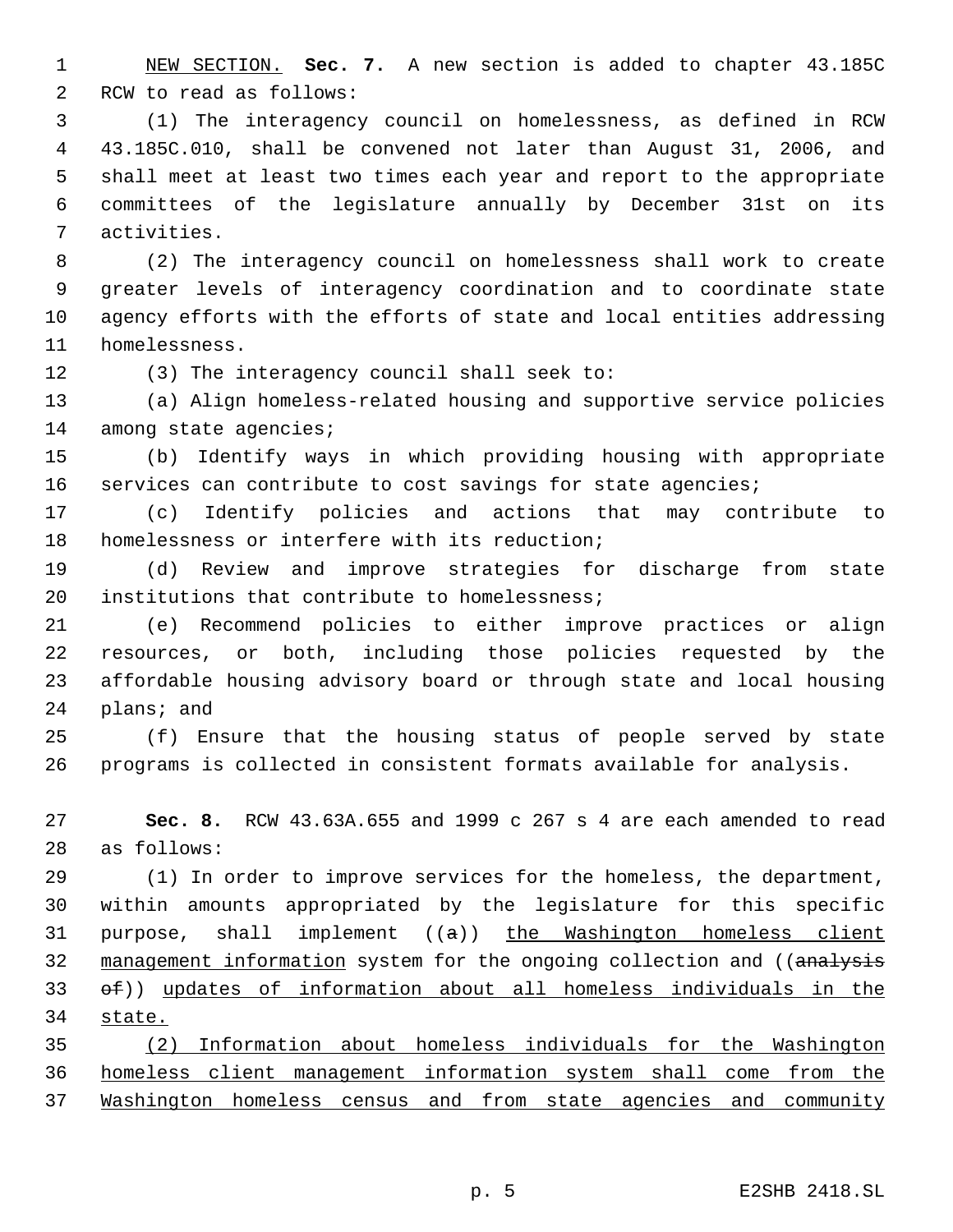organizations providing services to homeless individuals and families. Personally identifying information about homeless individuals for the Washington homeless client management system may only be collected after having obtained informed, reasonably time limited written consent from the homeless individual to whom the information relates. Data collection shall be done in a manner consistent with federally informed consent guidelines regarding human research which, at a minimum, require that individuals be informed about the expected duration of their participation, an explanation of whom to contact for answers to pertinent questions about the data collection and their rights 11 regarding their personal identifying information, an explanation regarding whom to contact in the event of injury to the individual 13 related to the homeless client survey, a description of any reasonably foreseeable risks to the homeless individual, and a statement describing the extent to which confidentiality of records identifying the individual will be maintained.

 (3) The Washington homeless client management information system shall serve as an online information and referral system to enable local governments and providers to connect homeless persons in the data base with available housing and other support services. Local governments shall develop a capacity for continuous case management, including independent living plans, when appropriate, to assist homeless persons.

 (4) The information in the Washington homeless client management information system will also provide the department with the information to consolidate and analyze data about the extent and nature of homelessness in Washington state, giving emphasis to information 28 about the extent and nature of homelessness in Washington state among families with children.

 (5) The system may be merged with other data gathering and reporting systems and shall:

(a) Protect the right of privacy of individuals;

 (b) Provide for consultation and collaboration with all relevant state agencies including the department of social and health services, experts, and community organizations involved in the delivery of services to homeless persons; and

 (c) Include related information held or gathered by other state agencies.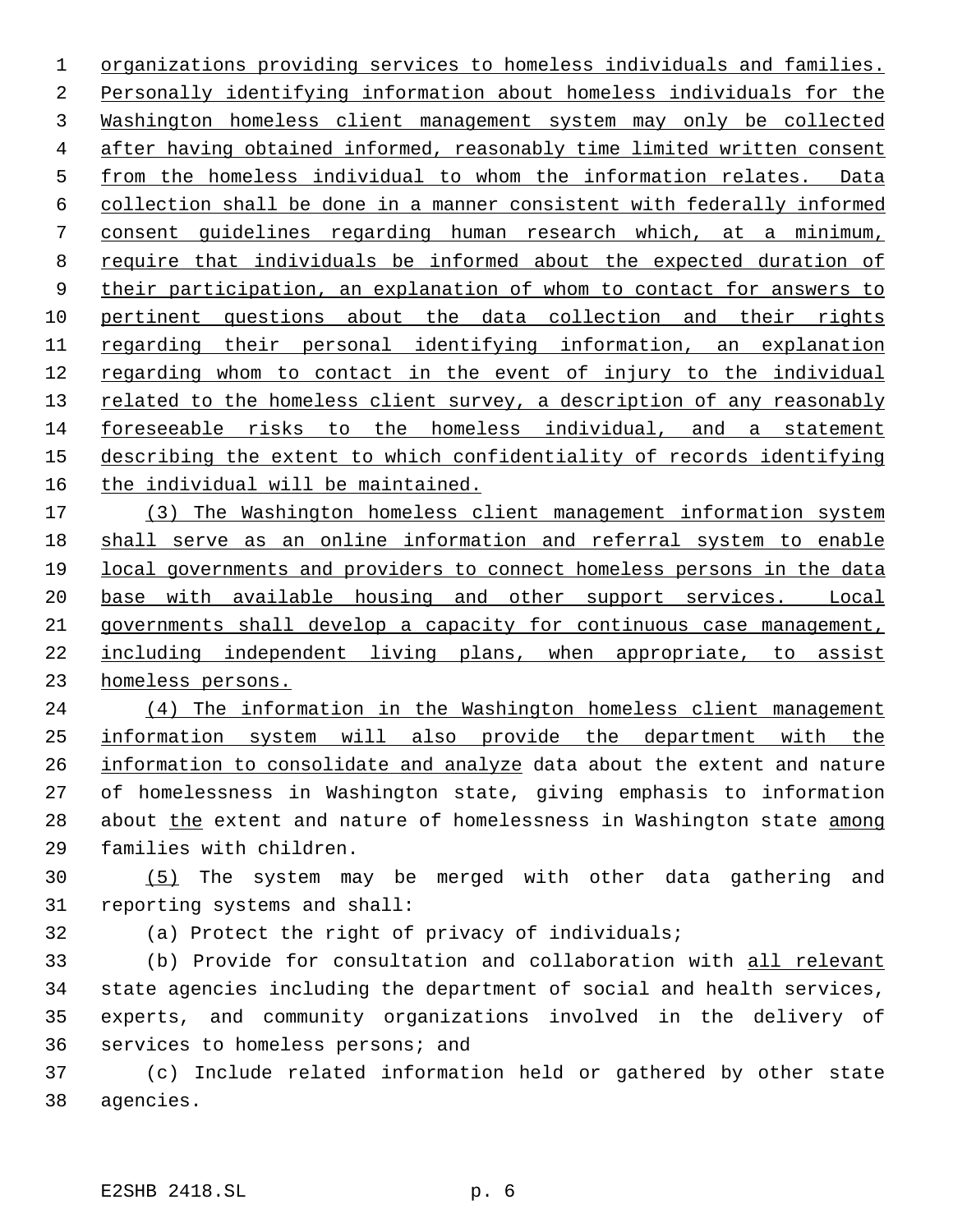$((+2))$  (6) Within amounts appropriated by the legislature, for this specific purpose, the department shall evaluate the information gathered and disseminate the analysis and the evaluation broadly, using appropriate computer networks as well as written reports.

 (7) The Washington homeless client management information system shall be implemented by December 31, 2009, and updated with new homeless client information at least annually.

 *\*NEW SECTION. Sec. 9. (1) The department of community, trade, and economic development shall conduct a study to evaluate the potential development of a voluntary statewide, low-income household housing waiting list data base that would include information on all low-income households requesting housing assistance for the purpose of connecting such households with appropriate housing opportunities. The study shall investigate and evaluate the following:*

 *(a) The anticipated benefits of such a statewide waiting list to low-income households and low-income housing providers;*

*(b) The cost of implementing and maintaining the data base; and*

 *(c) Best practices from other states or from counties in other states that currently have a similar data base.*

 *The department shall report the results of this study to the appropriate committees of the legislature by December 31, 2007.*

 *(2) This section expires December 31, 2007. \*Sec. 9 was vetoed. See message at end of chapter.*

 *\*NEW SECTION. Sec. 10. A new section is added to chapter 43.185A RCW to read as follows:*

 *(1) The department shall create or purchase, and implement by December 31, 2009, a master affordable housing data base that includes specific information about existing affordable rental housing stock in the state of Washington. The data base shall be maintained and continually updated by the department, and the department may cross-reference and exchange information between this data base and other existing state housing data bases.*

 *(2) The data base shall include information on all rental units that meet the affordable housing definition and have received or continue to receive funding from the federal, state, or local government, or other nonprofit organization or financing through the Washington housing finance commission. The department shall encourage*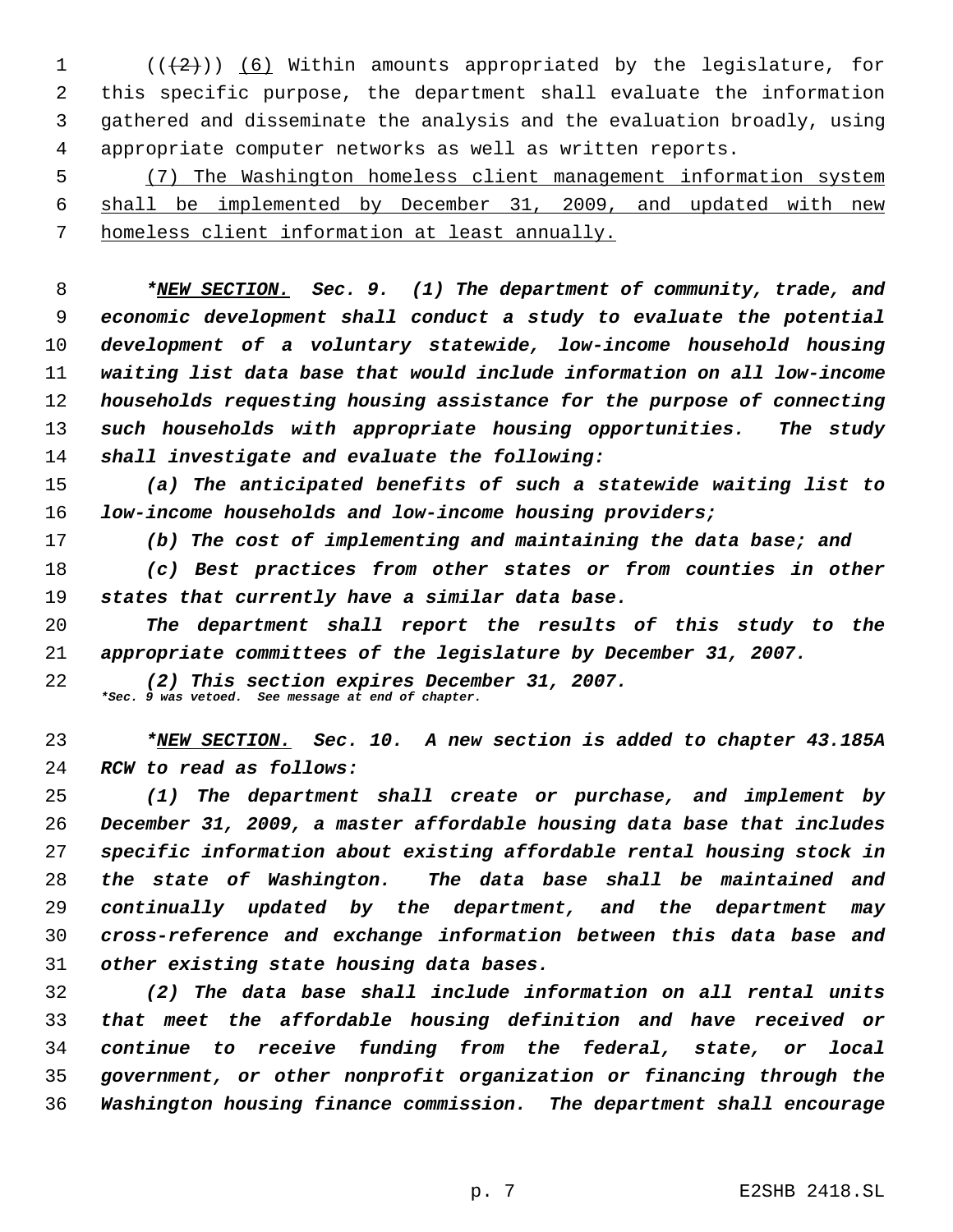*private landlords to voluntarily submit information about private rental units that are affordable for low-income households to be included in the data base.*

 *(3) The data base shall include information about rental units that shall be determined by the department. However, the data base must include, at a minimum, measures for quality, cost, safety, and size.*

 *(4) Other state agencies, local governments, local public agencies, including water and sewer districts, housing authorities, and other housing organizations shall cooperate with the department to create and update the affordable housing data base by providing to the department any requested existing information about rental housing units within the jurisdiction.*

 *(5) The data base shall be searchable by the department, local governments, community housing organizations, including housing authorities, and the public according to housing characteristics determined by the department including, at a minimum, location, cost, and size. The data base will be utilized for data collection about Washington's affordable rental housing stock and will also serve as a low-income housing referral system to connect low-income households seeking housing with appropriate and available units. \*Sec. 10 was vetoed. See message at end of chapter.*

 NEW SECTION. **Sec. 11.** A new section is added to chapter 43.185A RCW to read as follows:

 The department, the housing finance commission, the affordable housing advisory board, and all local governments, housing authorities, and other nonprofits receiving state housing funds or financing through the housing finance commission shall, by December 31, 2006, and annually thereafter, review current housing reporting requirements related to housing programs and services and give recommendations to streamline and simplify all planning and reporting requirements to the department of community, trade, and economic development, which will compile and present the recommendations annually to the legislature. The entities listed in this section shall also give recommendations for additional legislative actions that could promote affordable housing and end homelessness.

 NEW SECTION. **Sec. 12.** A new section is added to chapter 35.82 RCW to read as follows: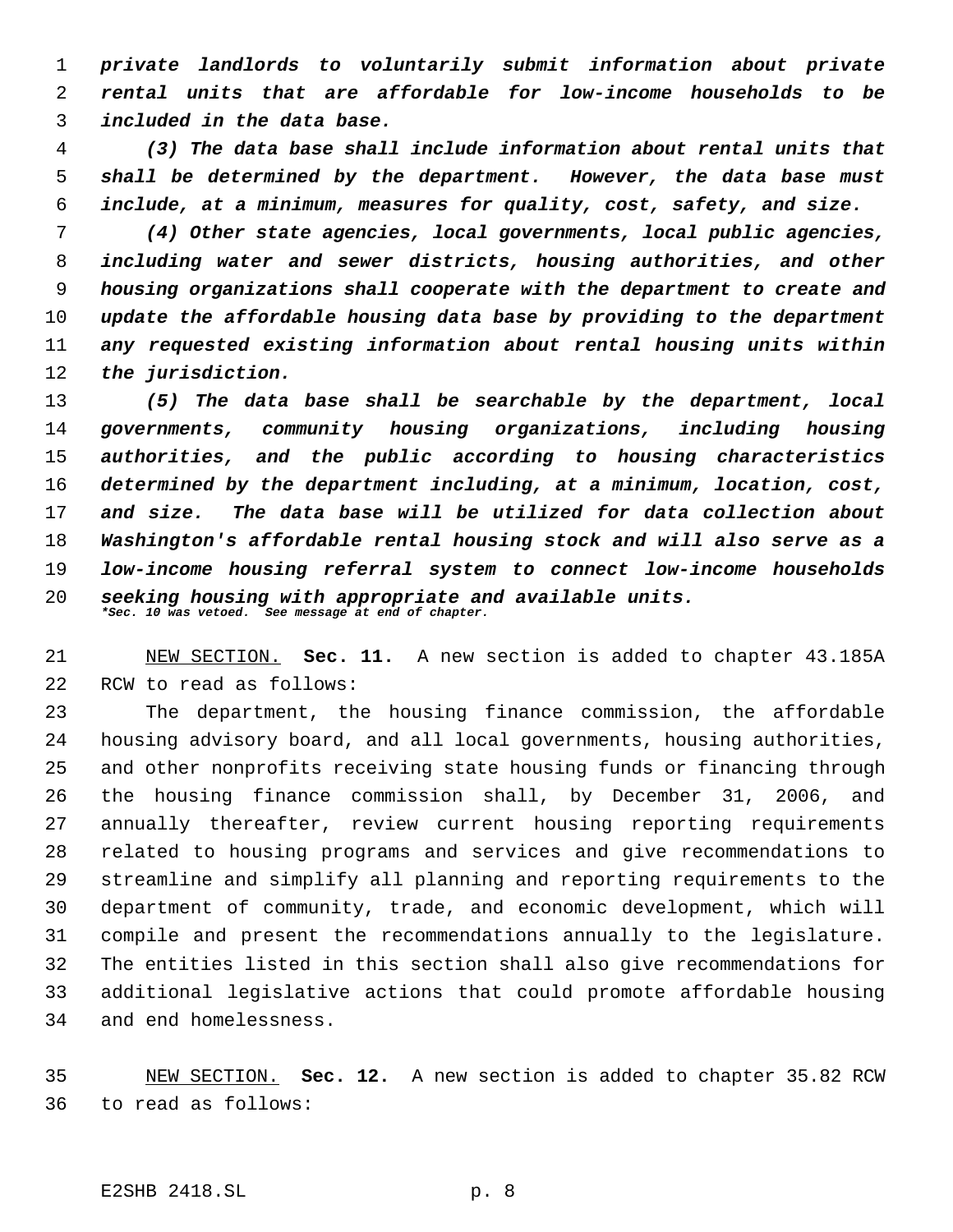A joint housing authority may be dissolved pursuant to substantially identical resolutions or ordinances of the legislative authority of each of the counties or cities that previously authorized that joint housing authority. These resolutions or ordinances may authorize the execution of an agreement among the counties, cities, and the joint housing authority that provides for the timing, distribution of assets, obligations and liabilities, and other matters deemed necessary or appropriate by the legislative authorities.

 (2) Each resolution or ordinance dissolving a joint housing authority shall provide for the following:

 (a) Activation or reactivation of a housing authority or joint housing authority by each of the cities and counties that previously authorized the joint housing authority and any additional cities or counties that are then to be added. This activation or reactivation takes effect upon the dissolution of the joint housing authority or at an earlier time provided in the resolutions or ordinances dissolving 17 the joint housing authority; and

 (b) Distribution of all assets, obligations, and liabilities of the joint housing authority to the housing authorities activated or reactivated under (a) of this subsection. Distribution of assets, obligations, and liabilities may be based on any, or a combination of any of, the following considerations:

 (i) The population within the boundaries of each of the housing authorities activated or reactivated under (a) of this subsection;

 (ii) The number of housing units owned by the joint housing authority within the boundaries of each of the housing authorities activated or reactivated under (a) of this subsection;

 (iii) The number of low-income residents within the boundaries of each of the housing authorities activated or reactivated under (a) of this subsection;

 (iv) The effect of the proposed distribution on the viability of the housing authorities activated or reactivated under (a) of this subsection; or

 (v) Any other reasonable criteria to determine the distribution of assets, obligations, and liabilities.

 (3) Each activated or reactivated housing authority shall be responsible for debt service on bonds or other obligations issued or incurred to finance the acquisition, construction, or improvement of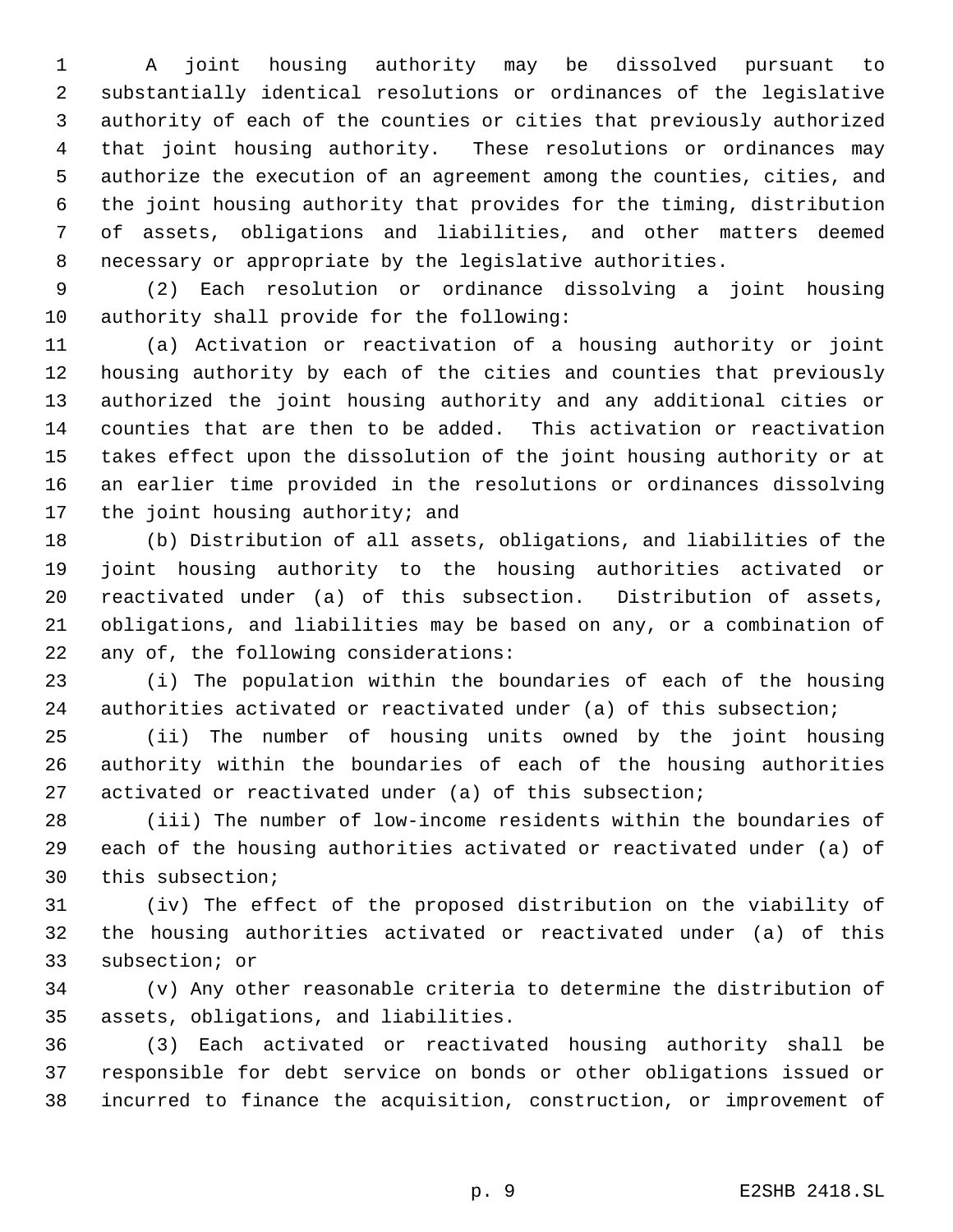the projects, properties, and other assets that have been distributed to them under the dissolution. However, if an outstanding bond issue is secured in whole or in part by the general revenues of the joint housing authority being dissolved, each housing authority activated or reactivated under subsection (2)(a) of this section shall remain jointly and severally liable for retirement of debt service through repayment of those outstanding bonds and other obligations of the joint housing authority until paid or defeased, from general revenues of each of the activated or reactivated housing authorities, and from any other revenues and accounts that had been expressly pledged by the joint housing authority to the payment of those bonds or other obligations. As used in this subsection, "general revenues" means all revenues of a housing authority from any source, but only to the extent that those revenues are available to pay debt service on bonds or other obligations and are not then or thereafter pledged or restricted by law, regulation, contract, covenant, resolution, deed of trust, or otherwise, solely to another particular purpose.

18 NEW SECTION. **Sec. 13.** RCW 43.63A.655 is recodified as a section 19 in chapter 43.185C RCW.

 *\*NEW SECTION. Sec. 14. If specific funding is not transferred from the general fund to the Washington housing trust fund for the purposes of this act, referencing this act by bill or chapter number, by June 30, 2006, in the omnibus appropriations act, this act is null and void. \*Sec. 14 was vetoed. See message at end of chapter.*

> Passed by the House March 6, 2006. Passed by the Senate March 3, 2006. Approved by the Governor March 30, 2006, with the exception of certain items that were vetoed. Filed in Office of Secretary of State March 30, 2006.

Note: Governor's explanation of partial veto is as follows:

"I am returning, without my approval as to Sections 9, 10 and 14, Engrossed Second Substitute House Bill No. 2418 entitled:

"AN ACT Relating to affordable housing."

The Department of Community, Trade, and Economic Development (CTED) is required in Section 9 of the bill to conduct a study to evaluate the potential development of a voluntary statewide, low-income<br>housing waiting list database. The database would include housing waiting list database. The database would include<br>information on all low-income households requesting housing information on all low-income households assistance, for the purpose of connecting such households with appropriate housing opportunities. CTED is also required in Section 10 to create or purchase, and implement by December 31, 2009, a master affordable housing database that includes specific information about existing affordable rental housing stock in the state of

E2SHB 2418.SL p. 10